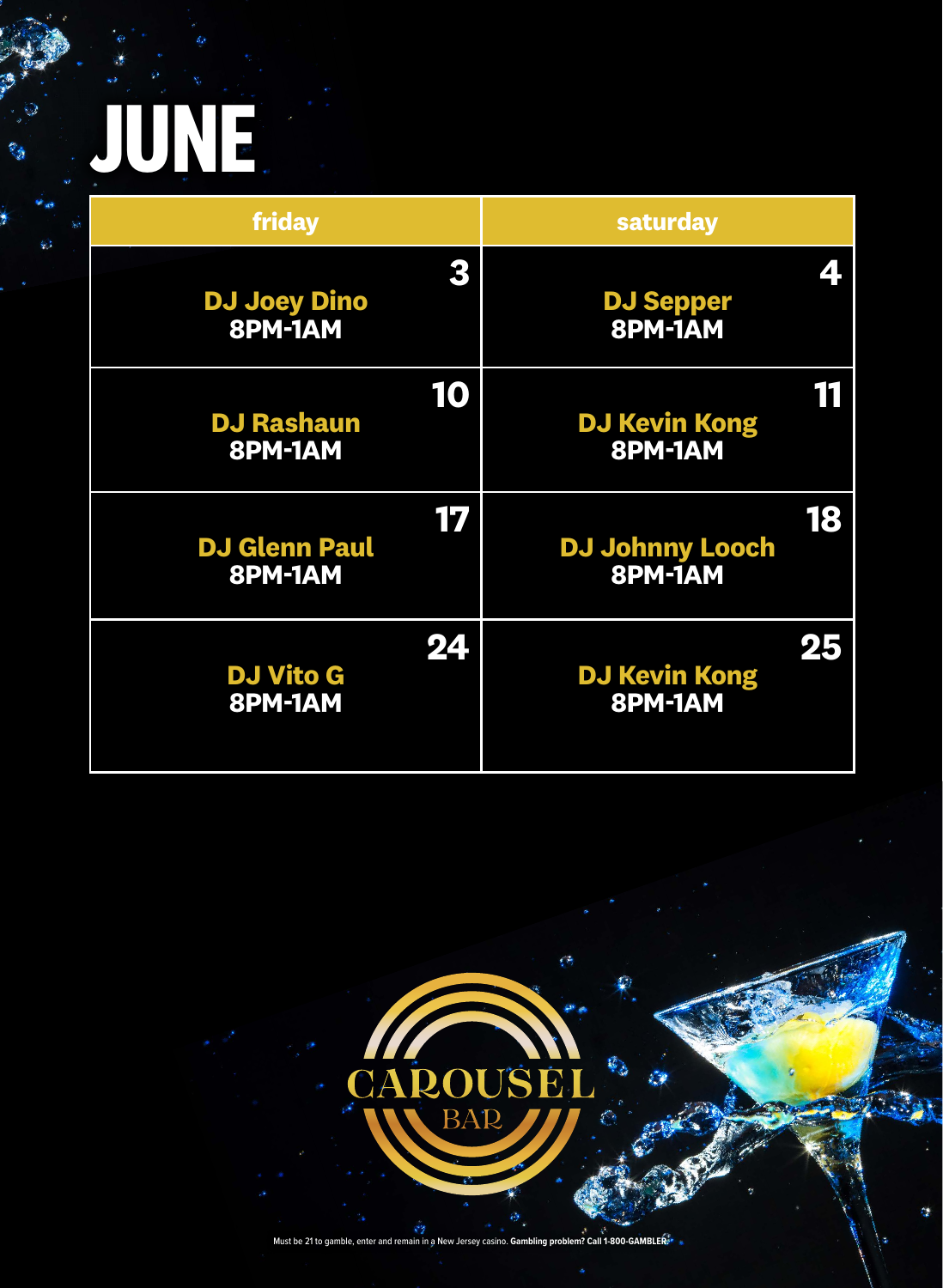| sunday | monday | friday                     | saturday             |
|--------|--------|----------------------------|----------------------|
|        |        |                            |                      |
|        |        | Dr. Philly Will<br>8PM-1AM | DJ Sepper<br>8PM-1AM |



| #TequilaWeek | $\blacksquare$ | DJ Kevin Kong<br>8PM-1AM                 | DJ Clinton Conyer<br>8PM-1AM    |
|--------------|----------------|------------------------------------------|---------------------------------|
| VZN          |                | <b>DJ Dave Mass</b><br>8PM-1AM<br>$\sim$ | <b>DJ Mike Balik</b><br>8PM-1AM |



#### CAROUSEL BAP  $\int$   $\theta$

Must be 21 to gamble, enter and remain in a New Jersey casino. **Gambling problem? Call 1-800-GAMBLER.**

**JULY**

é,

#### **[#TequilaWeek-JULY](https://www.ballys.com/atlantic-city/tequila.htm) 11-17**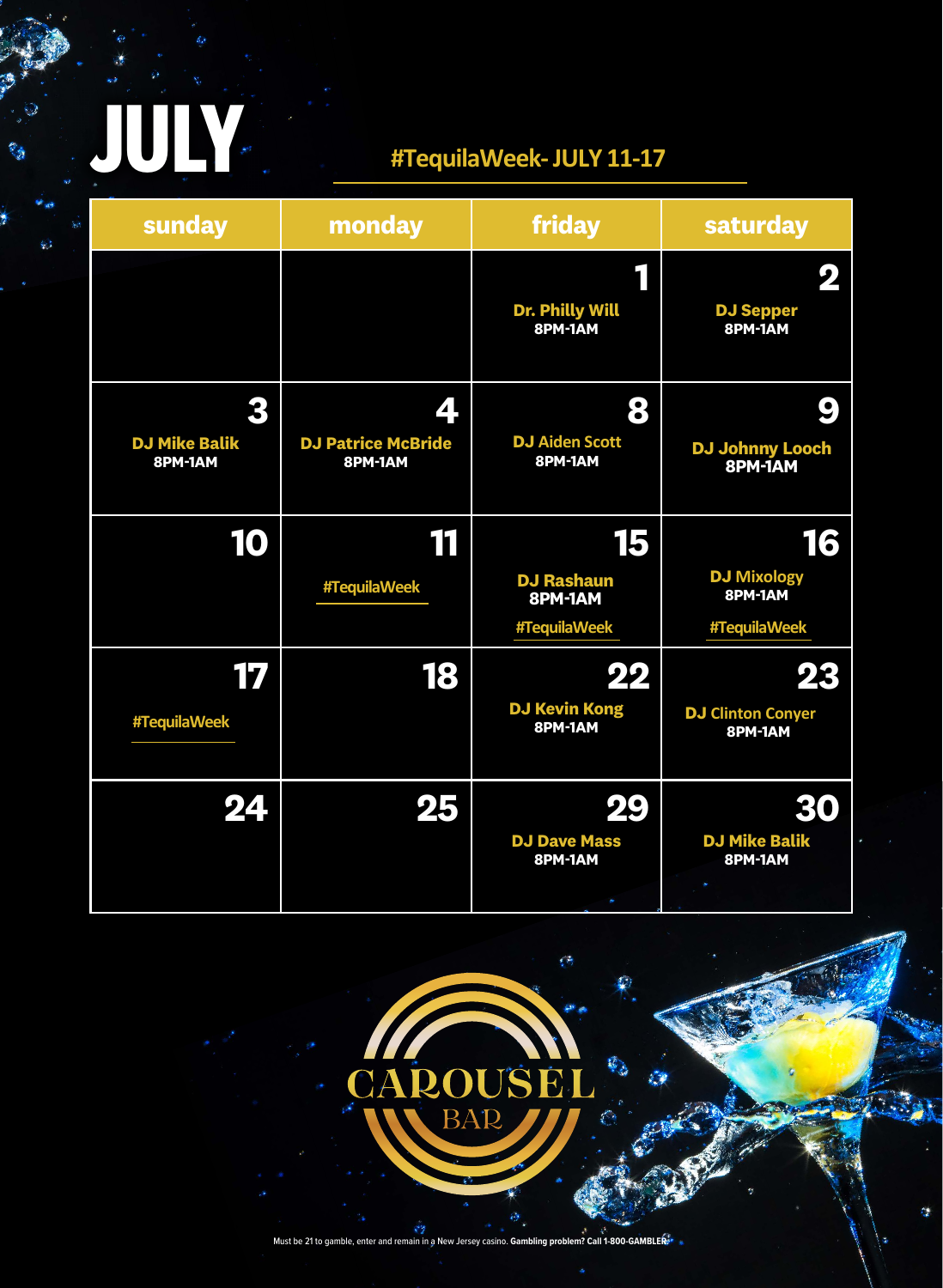**friday saturday**

**5**



### CAROUSEL BAR

#### **DJ Philly Willy 8PM-1AM**

**6**

#### **DJ Vito G 8PM-1AM**



Must be 21 to gamble, enter and remain in a New Jersey casino. **Gambling problem? Call 1-800-GAMBLER.**

# **AUGUST**

 $\mathbb{C}_{2}$ 

 $\omega$